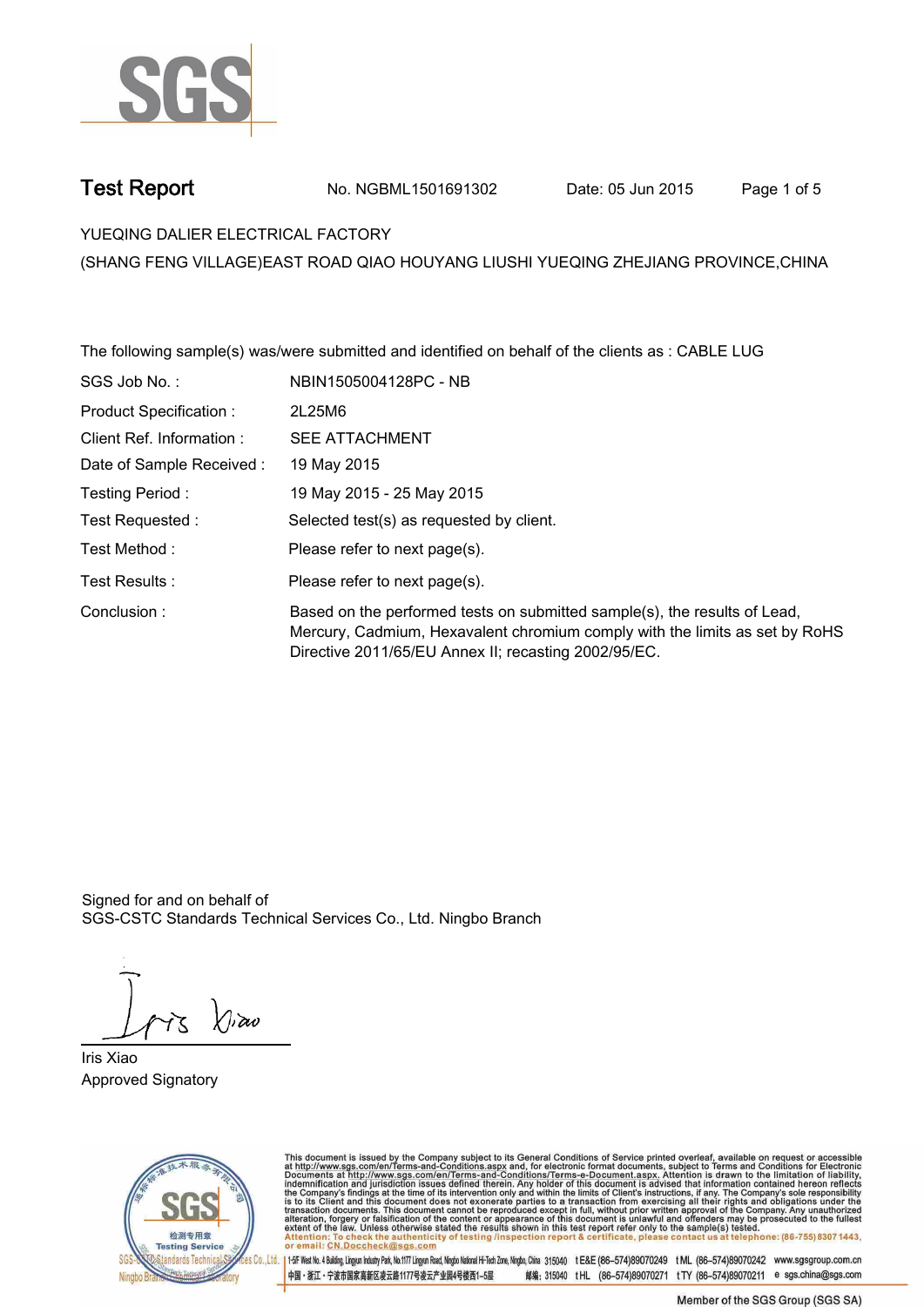

**Test Report. No. NGBML1501691302** Date: 05 Jun 2015 Page 2 of 5

**Test Results :.**

**Test Part Description :.**

| Specimen No.    | <b>SGS Sample ID</b> | <b>Description</b> |
|-----------------|----------------------|--------------------|
| SN <sub>1</sub> | NGB15-016913.001     | SILVERY METAL      |

**Remarks :**

- **(1) 1 mg/kg = 0.0001%**
- **(2) MDL = Method Detection Limit**
- **(3) ND = Not Detected ( < MDL )**
- **(4) "-" = Not Regulated**

### **RoHS Directive 2011/65/EU.**

- **Test Method :. (1) With reference to IEC 62321-5:2013, determination of Cadmium by ICP-OES. (2) With reference to IEC 62321-5:2013, determination of Lead by ICP-OES.**
	- **(3) With reference to IEC 62321-4:2013, determination of Mercury by ICP-OES.**

**(4) With reference to IEC 62321:2008, determination of Hexavalent Chromium by spot test / Colorimetric Method using UV-Vis..**

| Test Item(s)               | <u>Limit</u>             | <u>Unit</u>              | <u>MDL</u> | <u>001</u> |
|----------------------------|--------------------------|--------------------------|------------|------------|
| Cadmium (Cd)               | 100                      | mg/kg                    |            | ND         |
| Lead (Pb)                  | 1000                     | mg/kg                    |            | ND         |
| Mercury (Hg)               | 1000                     | mg/kg                    |            | ND         |
| Hexavalent Chromium (CrVI) | $\overline{\phantom{a}}$ | $\overline{\phantom{a}}$ |            | Negative   |

**Notes :.**

- **(1) The maximum permissible limit is quoted from directive 2011/65/EU, Annex II**
- **(2) ◇Spot-test:**

 **Negative = Absence of Cr(VI) coating, Positive = Presence of Cr(VI) coating;** 

 **(The tested sample should be further verified by boiling-water-extraction method if the spot test result is Negative or cannot be confirmed.)**

 **◇Boiling-water-extraction:** 

 **Negative = Absence of Cr(VI) coating**

 **Positive = Presence of Cr(VI) coating; the detected concentration in boiling-water-extraction solution is equal or greater than 0.02 mg/kg with 50 cm² sample surface area.**

 **Information on storage conditions and production date of the tested sample is unavailable and thus results of Cr(VI) represent status of the sample at the time of testing..**



This document is issued by the Company subject to its General Conditions of Service printed overleaf, available on request or accessible at http://www.sgs.com/en/Terms-and-Conditions.aspx and, for electronic format docume

es Co.,L<mark>id..</mark> | 1-5F West No.4 Building, Lingua Industry Park, No.1177 Linguan Read, Ningo Nelsional Hi-Tech Zone, Ninglo, China 315040 tE&E (86-574)89070242 tML (86-574)89070242 www.sgsgroup.com.cn 中国・浙江・宁波市国家高新区凌云路1177号凌云产业园4号楼西1-5层 邮编: 315040 tHL (86-574)89070271 tTY (86-574)89070211 e sgs.china@sgs.com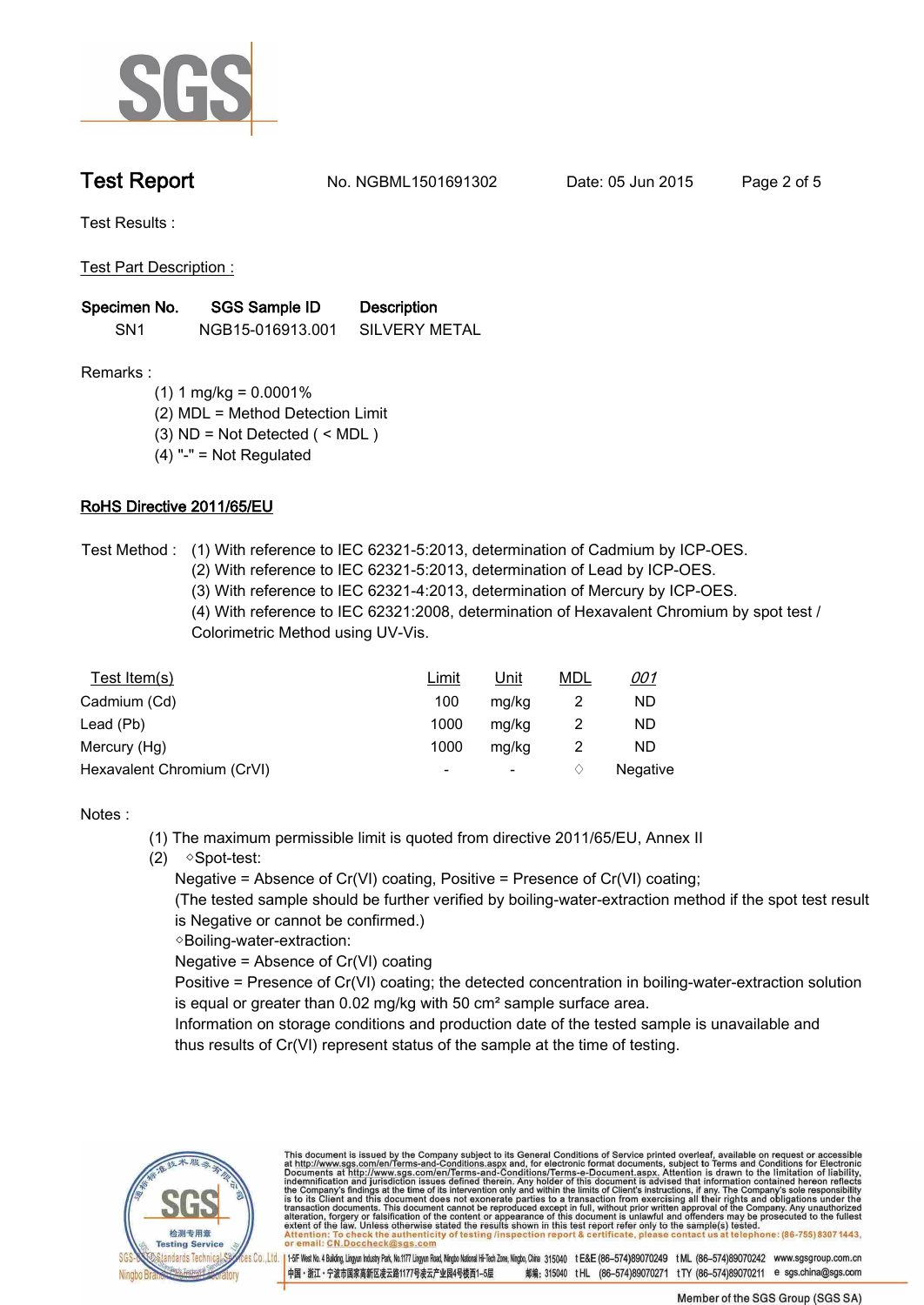

**Test Report. No. NGBML1501691302 Date: 05 Jun 2015. Page 3 of 5.**

## **ATTACHMENTS**

## **RoHS Testing Flow Chart**

- 1) Name of the person who made testing: Martin Ding
- 2) Name of the person in charge of testing: Peter Xi
- 3) These samples were dissolved totally by pre-conditioning method according to below flow chart.  $(Cr^{6+}$  test method excluded)





This document is issued by the Company subject to its General Conditions of Service printed overleaf, available on request or accessible at http://www.sgs.com/en/Terms-and-Conditions.aspx and, for electronic format docume

es Co.,Ltd. | 1+5F West No.4 Bulding Lingun Industy Park, No.1177 Lingun Road, Ningto National Hi-Tech Zone, Ningto, China 315040 tE&E (86-574)89070249 tML (86-574)89070242 www.sgsgroup.com.cn 中国·浙江·宁波市国家高新区凌云路1177号凌云产业园4号楼西1-5层 邮编: 315040 tHL (86-574)89070271 tTY (86-574)89070211 e sgs.china@sgs.com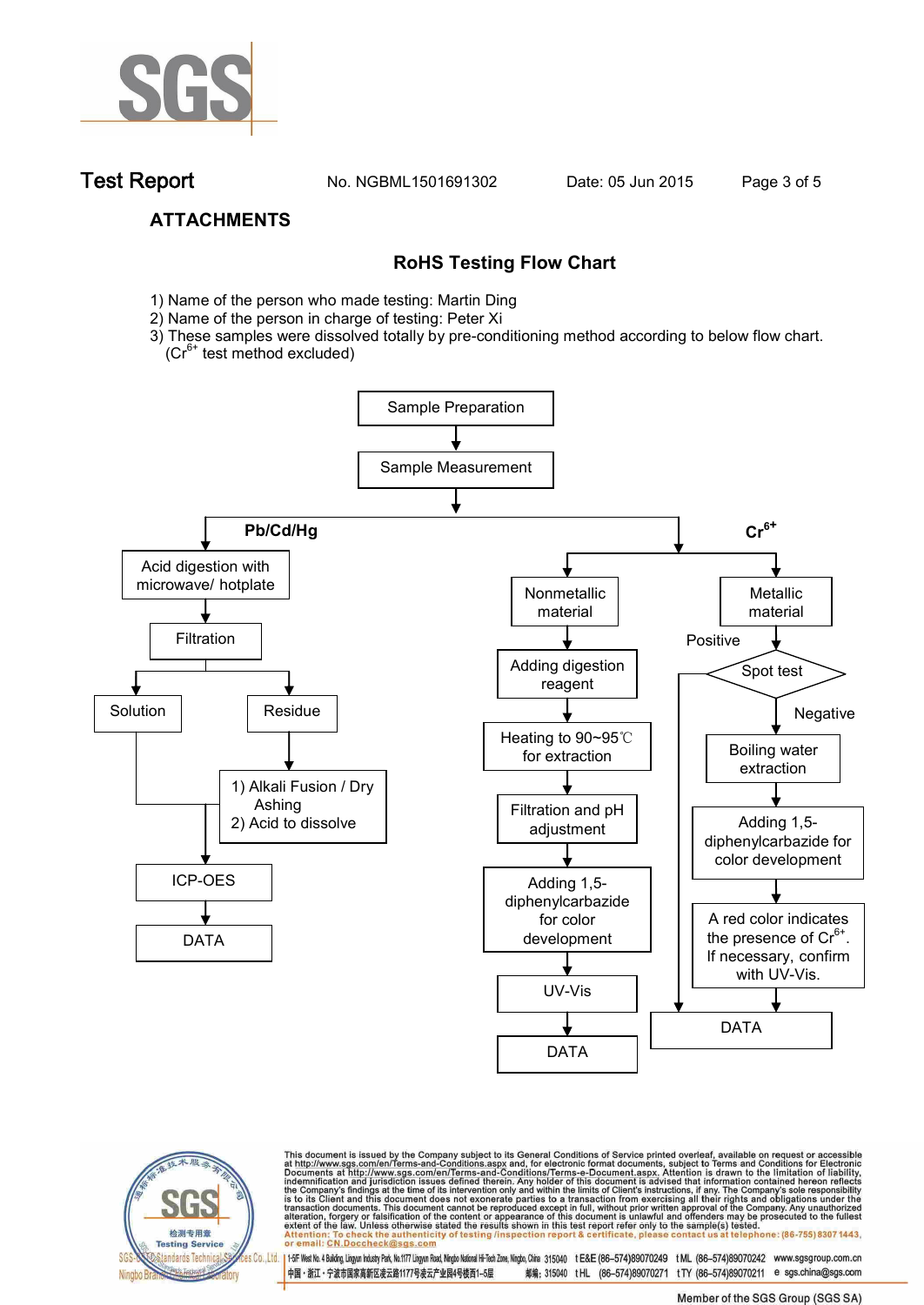

# **Test Report. No. NGBML1501691302 Date: 05 Jun 2015. Page 4 of 5.**

Attachment:

| L16M6              | SC50-8        | RNB S1.25-3.5     | <b>RNB 8-8</b>    | RNB 180-10        |
|--------------------|---------------|-------------------|-------------------|-------------------|
| L25M6              | SC50-10       | RNB M1.25-3.5     | <b>RNB 8-10</b>   | RNB 180-12        |
| L35M8              | SC50-12       | RNB L1.25-3.5     | RNB 8-12          | RNB 200-10        |
| L50M8              | SC70-8        | RNB S1.25-4       | <b>RNB 14-5</b>   | RNB 200-12        |
| L70M10             | SC70-10       | RNB L1.25-4       | <b>RNB S14-6</b>  | RNB 200-16        |
| L95M12             | SC70-12       | RNB S1.25-5       | <b>RNB L14-6</b>  | RNB 325-12        |
| L120M12            | SC95-8        | RNB L1.25-5       | RNB 14-8          | RNB 325-16        |
| L150M12            | SC95-10       | RNB 1.25-6        | RNB 14-10         | SNB 1.25-3        |
| L185M16            | SC95-12       | RNB 1.25-8        | RNB 14-12         | SNB S1.25-3.5     |
| L240M16            | SC120-10      | RNB 1.25-10       | <b>RNB S22-6</b>  | SNB L1.25-3.5     |
| L400M16            | SC120-12      | <b>RNB 2-3</b>    | <b>RNB L22-6</b>  | SNB S1.25-4       |
| L500M16            | SC120-16      | <b>RNB S2-3.5</b> | RNB 22-8          | SNB M1.25-4       |
| 2L16M6             | SC150-10      | RNB M2-3.5        | RNB 22-10         | SNB L1.25-4       |
| 2L25M6             | SC150-12      | RNB L2-3.5        | RNB 22-12         | SNB S1.25-5       |
| 2L35M8             | SC150-16      | <b>RNB S2-4</b>   | RNB 38-6          | SNB L1.25-5       |
| 2L50M8             | SC185-12      | <b>RNB L2-4</b>   | <b>RNB S38-8</b>  | SNB S1.25-6       |
| 2L70M12            | SC185-16      | <b>RNB S2-5</b>   | <b>RNB L38-8</b>  | SNB L1.25-6       |
| 2L95M12            | SC240-12      | <b>RNB L2-5</b>   | <b>RNB S38-10</b> | SV1.25-8          |
| 2L120M12           | SC240-16      | <b>RNB 2-6</b>    | <b>RNB L38-10</b> | <b>SNB 2-3</b>    |
| 2L150M12           | SC240-20      | <b>RNB 2-8</b>    | RNB 38-12         | SNB S2-3.5        |
| 2L185M12           | SC300-16      | <b>RNB 2-10</b>   | RNB 60-6          | SNB L2-3.5        |
| 2L240M14           | SC400-16      | <b>RNB2-12</b>    | RNB 60-8          | <b>SNB S2-4</b>   |
| 2L240M12           | SC500-16      | RNB 3.5-4         | RNB 60-10         | <b>SNB M2-4</b>   |
| 2L400M12           | SC630-20      | <b>RNB S3.5-5</b> | RNB 60-12         | <b>SNB L2-4</b>   |
| 2L500M12           | BN 1.25       | RNB L3.5-5        | RNB 60-16         | <b>SNB S2-5</b>   |
| SC1.5              | BN 2          | RNB 3.5-6         | RNB 70-6          | <b>SNB L2-5</b>   |
| SC2.5              | <b>BN 3.5</b> | RNB 5.5-3.5       | <b>RNB 70-8</b>   | <b>SNB S2-6</b>   |
| SC4                | BN 5.5        | <b>RNB S5.5-4</b> | RNB 70-10         | <b>SNB L2-6</b>   |
| SC6-5              | BN 8          | RNB L5.5-4        | RNB 70-12         | SV 2-8            |
| SC6-6              | <b>BN 14</b>  | RNB 5.5-5         | <b>RNB 70-16</b>  | SNB 3.5-4         |
| SC <sub>10-6</sub> | <b>BN 22</b>  | RNB 5.5-6         | RNB 80-8          | SNB 3.5-5         |
| SC10-8             | <b>BN 38</b>  | RNB 5.5-8         | RNB 80-10         | SNB 3.5-6         |
| SC16-6             | <b>BN 60</b>  | RNB 5.5-10        | RNB 80-12         | SNB 5.5-3.5       |
| SC16-8             | BN 70         | RNB 5.5-12        | RNB 100-8         | <b>SNB S5.5-4</b> |
| SC25-6             | <b>BN 80</b>  | <b>RNB 8-4</b>    | RNB 100-10        | <b>SNB L5.5-4</b> |
| SC25-8             | <b>BN 100</b> | <b>RNB S8-5</b>   | RNB 100-11        | SNB 5.5-5         |
| SC25-10            | <b>BN 150</b> | <b>RNB M8-5</b>   | RNB 100-12        | SNB S5.5-6        |
| SC35-6             | <b>BN 180</b> | <b>RNB L8-5</b>   | RNB 100-16        | SNB L5.5-6        |
| SC35-8             | <b>BN 200</b> | <b>RNB S8-6</b>   | RNB 150-10        | SNB 5.5-8         |
| SC35-10            | <b>BN 325</b> | <b>RNB L8-6</b>   | RNB 150-12        | <b>SNB 8-4</b>    |
| SC35-12            | RNB 1.25-3    |                   |                   |                   |



This document is issued by the Company subject to its General Conditions of Service printed overleaf, available on request or accessible at http://www.sgs.com/en/Terms-and-Conditions.aspx and, for electronic format docume

.<br><mark>28 Co., Ltd. |</mark> 1–5F West No. 4 Bulding, Lingyun Industry Park, No.1177 Lingyun Road, Ningbo National Hi-Tech Zone, Ningbo, China 315040 tE&E (86-574)89070249 tML (86-574)89070242 www.sgsgroup.com.cn 中国·浙江·宁波市国家高新区凌云路1177号凌云产业园4号楼西1-5层 邮编: 315040 tHL (86-574)89070271 tTY (86-574)89070211 e sgs.china@sgs.com